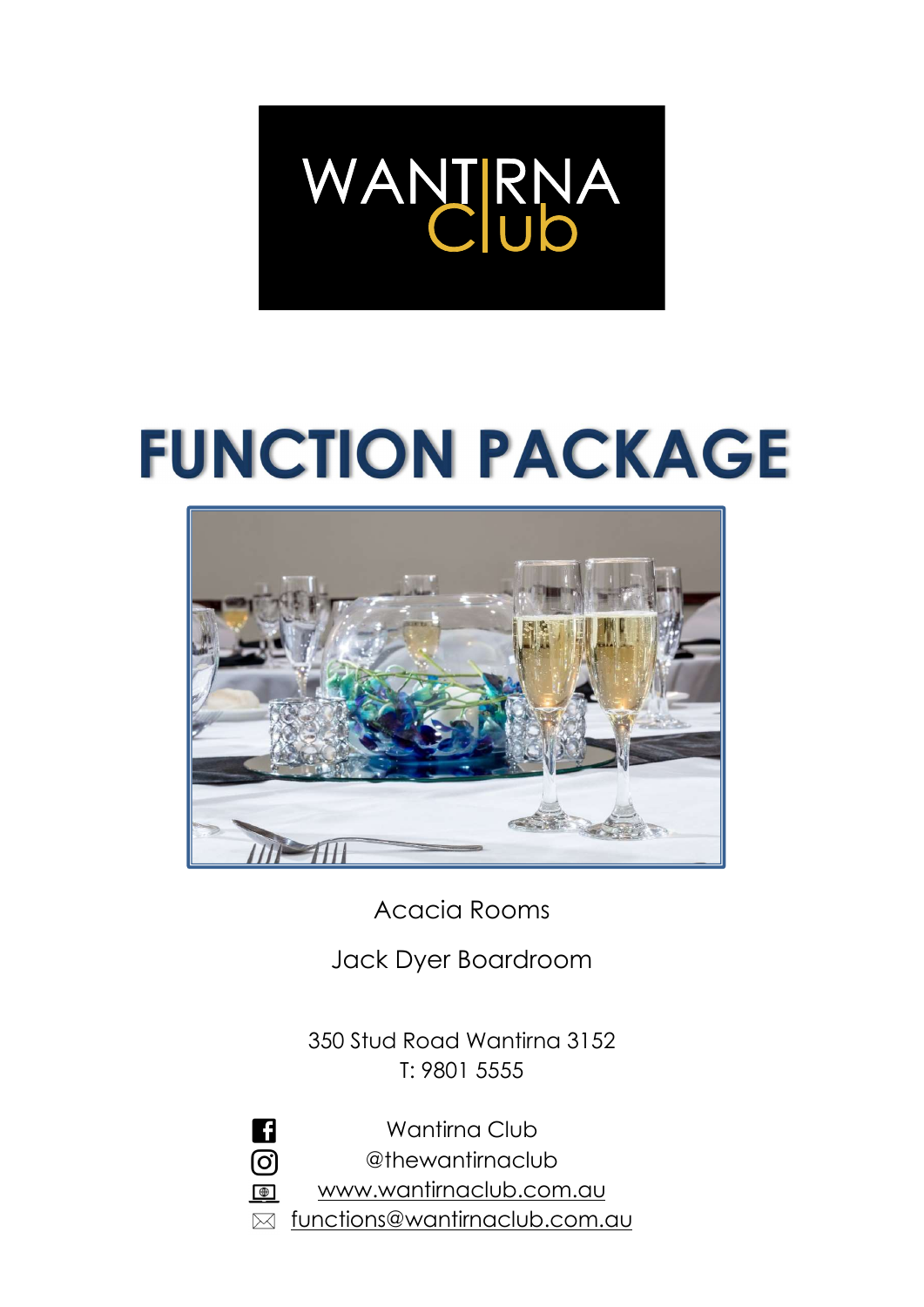#### Acacia

The Acacia room is our club's largest room and can offer a raised stage, dance floor and fully serviced bar. Catering for functions between 60 to 100 guests, this room is perfect for large corporate functions, birthdays, school reunions, birthdays, weddings, sport presentation nights and dinner dance.

#### Room Hire

\$250

Times

11am – 4pm 7pm – 12am

Please speak to staff if you require extra setup time or for your function to run outside these hours

Boardroom Style up to 60 guests U-Shape up to 36 guests Theatre Style up to 100 guests Classroom Style up to 39 guests Cabaret Style up to 36 guests Cocktail Style up to 100 guests Sit Down Style up to 100 guests

Our Room

#### **Extras**

We offer a variety of extras that you can optionally add-on to your function.

#### Jack Dyer Boardroom Hire

Hire our Jack Dyer Boardroom to the side that can be used as an extra room for storage, changing and any other privacy you may require during the function \$80

#### Decoration Package

Helium balloons, garlands, centrepieces, frames, neon signs, black tablecloths Price on application

#### Floral Arrangements

Bouquets, table arrangements, floral chandeliers, flower walls Price on application

#### **Photobooth**

Open air or enclosed Price on application

#### Linen Napkins

Available in white or black \$1.40 per person

#### Chair Covers and Coloured Sash

White or black chair cover and your choice of coloured sash \$4.50 per person for minimum of 50 \$6.50 per person for less than 50

#### Private Bartender

Have your own personal bartender upstairs to serve all your guests and manage your bar tab. \$25/h if less than 25 guests

#### **Security**

Required for major birthdays, functions with live music, sports presentation nights, any functions with more than 50 people and at management's discretion. \$200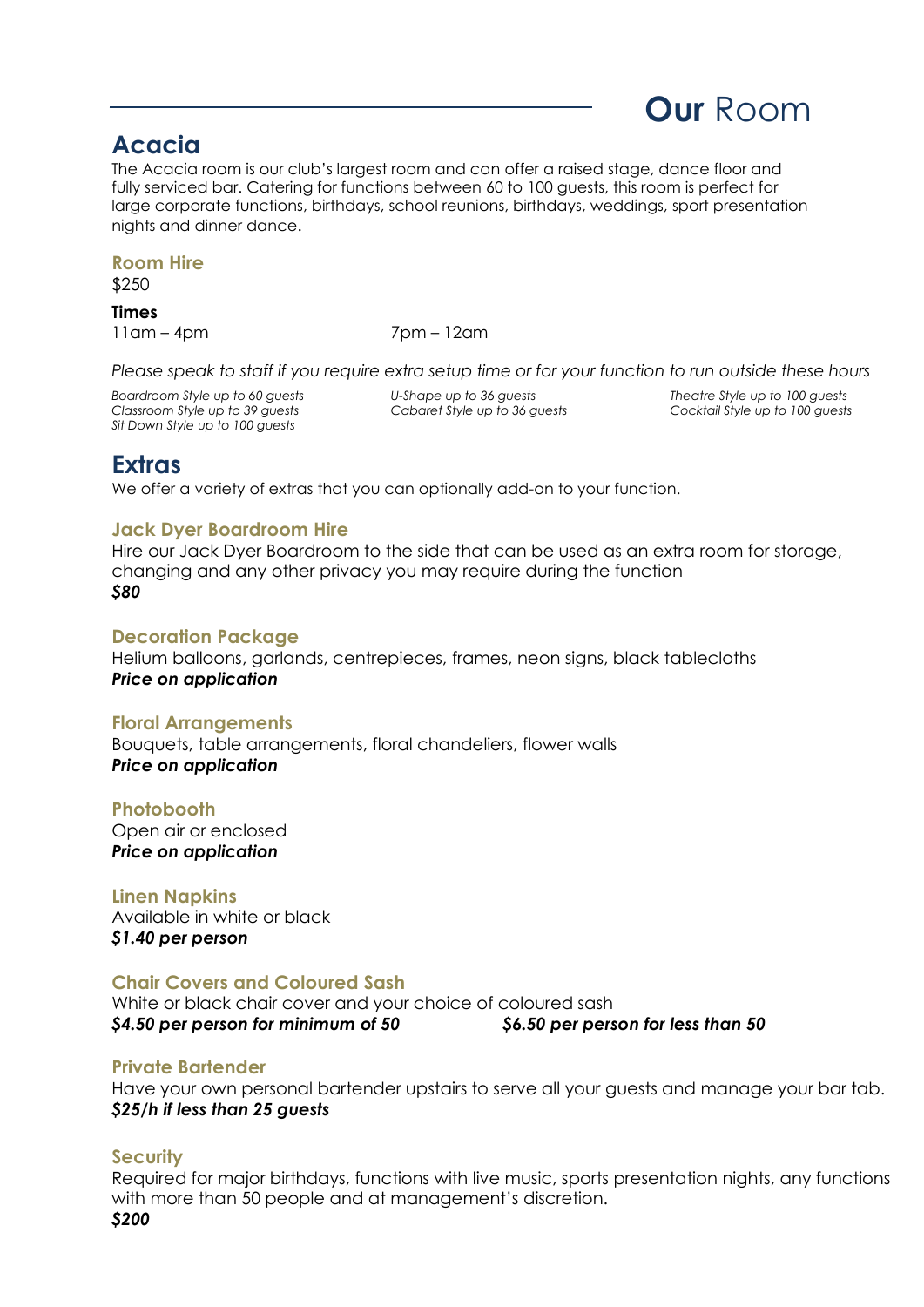## Cocktail Menu Bronze

#### **Price**

\$18.90 per person – choose 5 items in total 6 selections served per person (Minimum 40 people)

#### **Canapes**

BBQ Meatballs Falafel Balls (gf) (v) Vegetarian Samosas (v) Cocktail Party Pies Mini Dim Sims Spring Rolls

Risotto Balls (gf) (v) Cocktail Sausage Rolls

## Cocktail Menu Silver

#### **Price**

 $$22.90$  per person – choose 6 items in total  $7$  selections served per person (Minimum 40 people)

#### **Canapes**

Spinach & Fetta Pastizzi (v) Vegetarian Dumplings (v) Pork Shao Mai **Value 1998** Jalapeno Cheese Bites (v) Mixed Mini Pizza **Teriyaki Breast Medallion** Panko Crumbed Calamari **Tempura Prawns** Mushroom and White Wine Arancini Balls (v) Pumpkin Arancini Balls (gf) King Island Beef Pies Mini Bruschetta (v)

# Cocktail Menu Gold

#### Price

\$25.90 per person  $-$  choose 6 items in total  $\overline{8}$  selections served per person (Minimum 40 people)

#### **Canapes**

Salt + Pepper Torpedo Calamari Prawn Cigars Vegetarian Curry Puffs (v) Japanese Fried Chicken Pumpkin, Fetta + Thyme Arancini Balls (v) Pork Shao Mai Beef Sliders **Camembert Bites & Bush Chutney (v)** Tempura Prawns Tempura Prawns Falafel Balls (gf) Vegetarian Dumplings (gf) (v) Tomato Arancini Balls (gf) Mini Bruschetta (v)

(v) = vegetarian (gf) = gluten free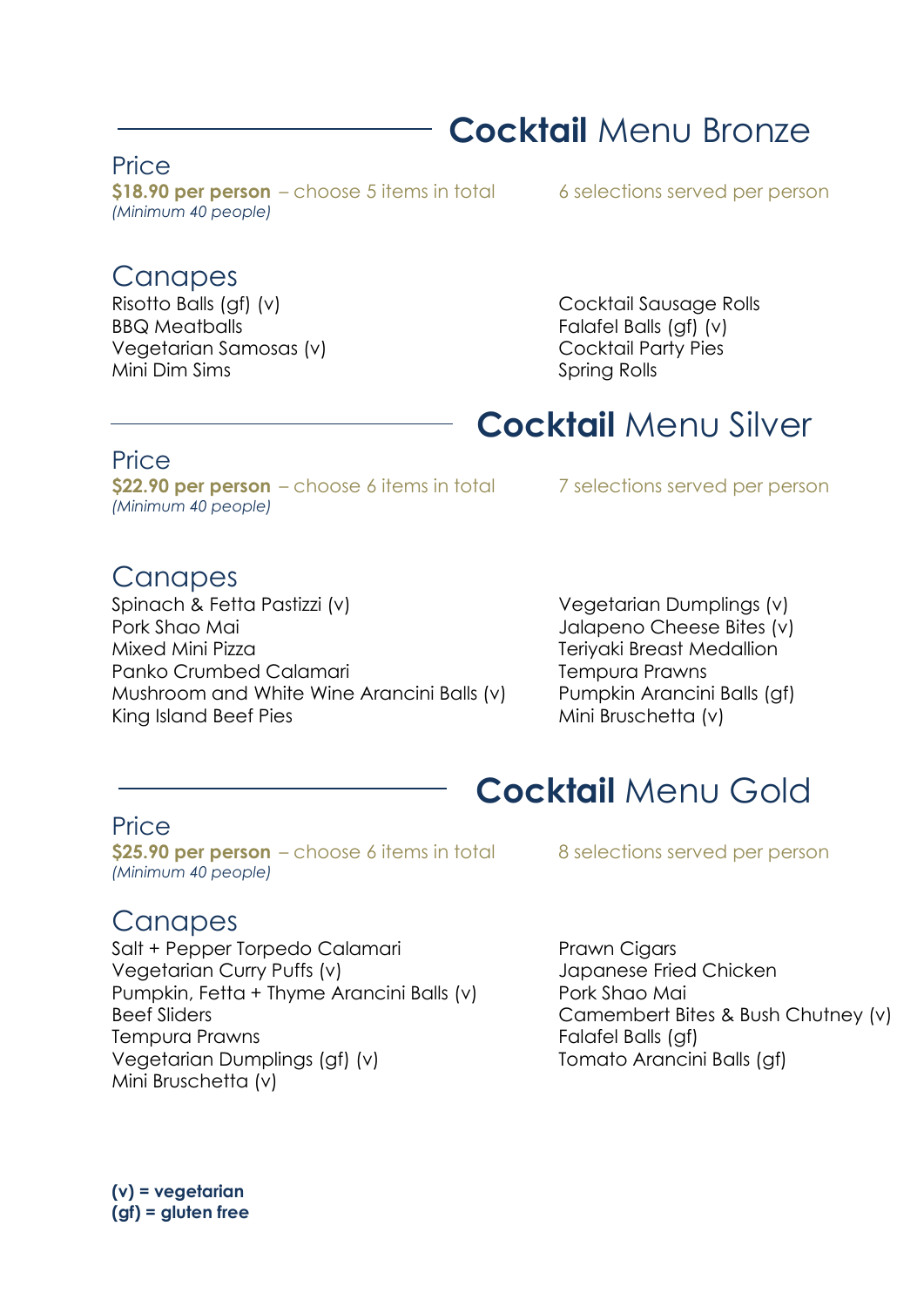Sit Down Menu

#### Prices Two Courses

Soup OR Plated Entrée & Main \$38 per person Main & Dessert  $\sim$  \$38 per person

Three Courses Soup OR Plated Entrée, Main & Dessert \$45 per person

(Minimum 50 people)

#### Entrée

Creamy Corn + Vegetable Soup (v)

Pumpkin + Tomato Bruschetta with Ricotta, Rocket + Balsamic Glaze (v) Panko Prawn Bao Bun with Spring Onions, Cucumber, Fresh Chilli and Sriracha Mayo Mac and Cheese Croquettes with Cheese Sauce, Crispy Bacon and Parmesan Crispy Chicken Salad with Coriander Lime Dressing Salt + Pepper Calamari with Citrus Salad

#### **Mains**

Beef Eye Fillet cooked Medium with Red Wine jus Chicken Breast Mignon with Prawn Meat/Shredded Cheese/Herb Butter and Creamy Garlic Sauce Atlantic Salmon with Bell Pepper Cream Sauce Braised Lamb Shank with Braising Sauce Pan-fried Crispy Gnocchi, Heirloom Cherry Tomatoes, Goat's Feta, Pine Nuts, Basil, Roquette, Balsamic Reduction (v)

All Main meals are served with Mash Potato and broccolini

#### **Desserts**

Sticky Date Pudding with Butterscotch Sauce/Whipped Cream + Strawberry Nutella Panna Cotta with Lemon Curd, Biscuit Crumb and Fairy Floss Brandy Snap Basket with Chocolate Mousse and Mix Berry Coulis

#### Children's Menu

\$12.90 per person - for children aged 3 to 12 years Children's main meals will be served with the adult's entrée and children's dessert will be with the adult's main

Mains – Chicken Nuggets, Grilled Fish (gf), Battered Fish, Roast of the Day, Chicken Parmigiana, Fettuccini Napoli (v). All meals served with chips or vegetables Dessert – Ice-cream Sundae (gf) (gf) – Gluten Free (v) – Vegetarian

PLEASE NOTE: All ingredients may not be listed in descriptions. Notify function manager of any allergies or aversions you may have.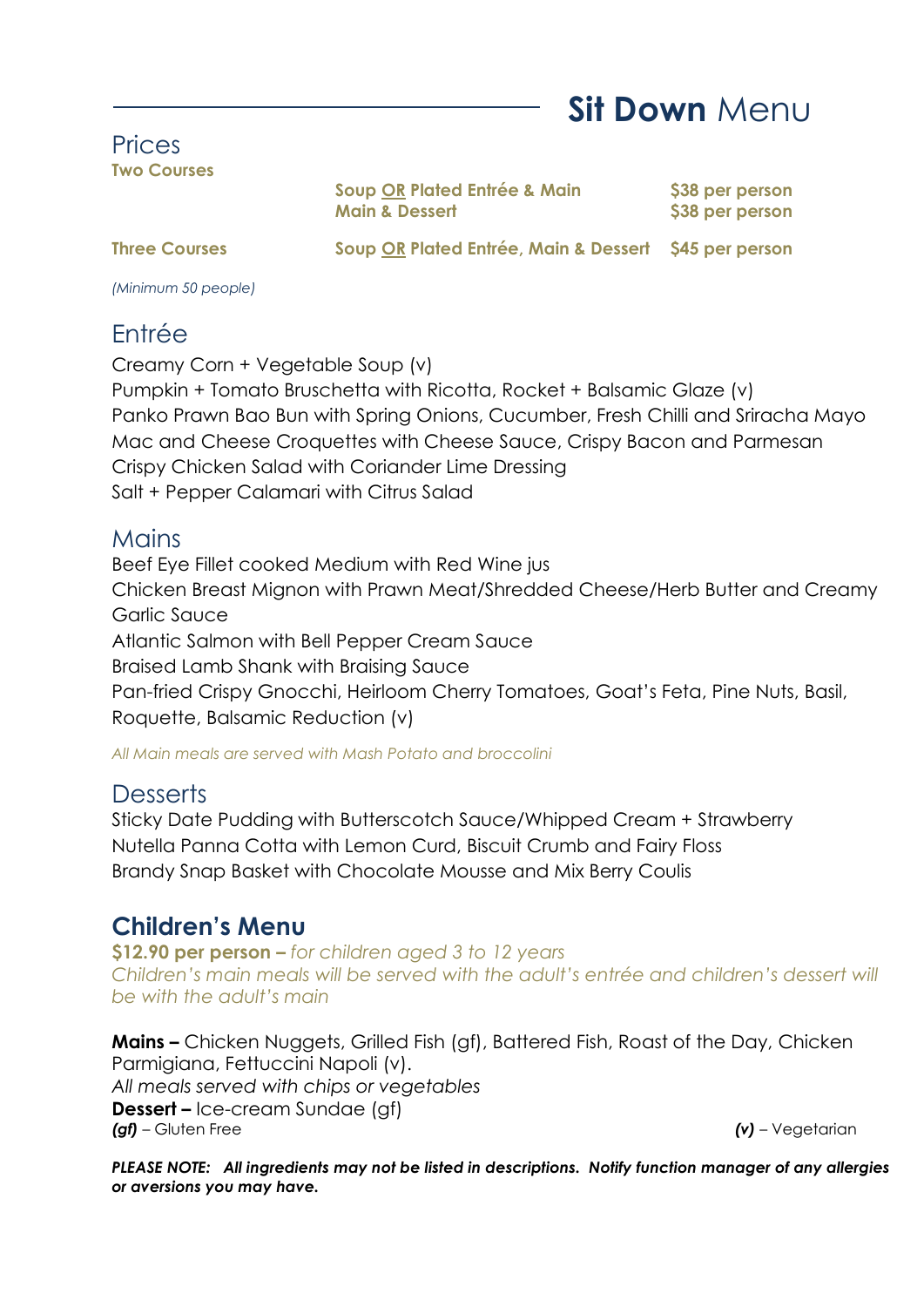# Additional Menu

Browse our additional options that are available to have on top of our cocktail or sit-down menus.

#### Tea & Coffee Station

Freshly brewed percolated coffee and tea. \$3.50 per person

Chefs selection of assorted cakes with jam and cream **\$3 per person** (minimum 25 people)

**Assorted Cakes Cancel Caces Assorted Cakes** Assorted Cakes Assorted Cakes Assorted Cakes Associates Associates

\$3.50 per person

#### Assorted Danish and Muffins

Chefs selection of assorted Danish pastries and muffins \$6.50 per person

#### Assorted Sandwich Platter (serves 10 - 12)

Ham, cheese & tomato / Tuna, red onion & cucumber / Salad / Egg & lettuce \$70 per platter

Fresh Fruit Platter (serves 10 - 12) \$65 per platter

Cheese Platter (serves 10 - 12) Assorted cheeses, crackers and dried fruits \$65 per platter

#### Antipasto Platter (serves 10 – 12)

Salami, a selection of cheeses, grissini, olives, ham, char-grilled vegetables and stuffed bell peppers \$90 per platter

Our chef is available to: Cut and serve your cake on platters for a charge \$15 per cake Cut and individually plate your cake with cream and strawberry garnish \$2.50 per person We can cater to most requests – Prices on Application

\*\* No food or drink is permitted to be bought into the premises with exception of a celebration cake & personal sweets platters \*\*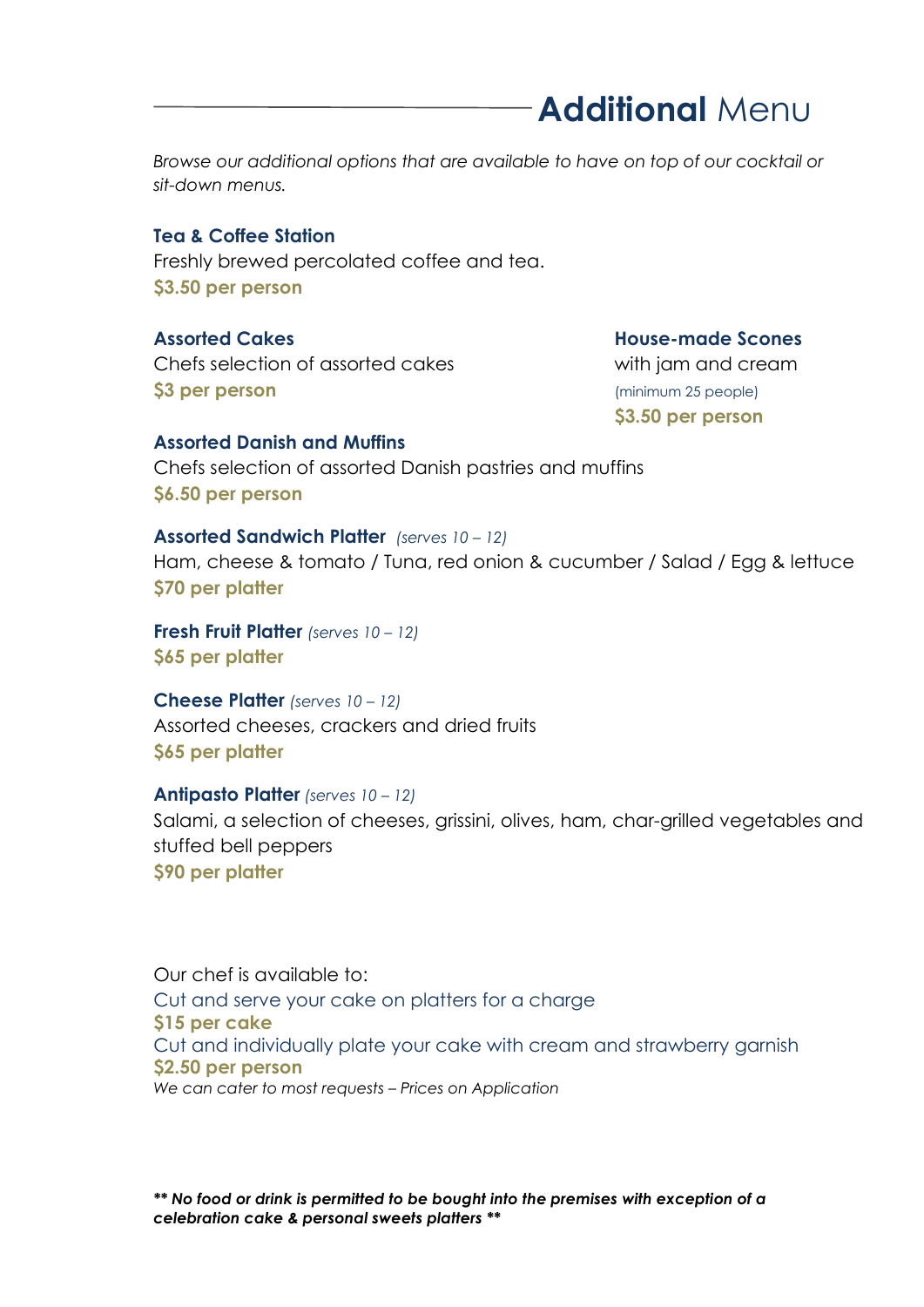

T: 03 9801 5555 A: 350 Stud Road Wantirna 3152 E: functions@wantirnaclub.com.au W: www.wantirnaclub.com.au

# General Terms & Conditions

#### Please sign and return this form when paying the function deposit

To secure a booking at Wantirna Club a deposit of **\$300 and a signed copy of these terms & conditions** is required at the time of making the booking. Any tentative bookings will be held no longer than 2 days. The deposit is used as part payment of the account as long as no damage has been caused.

CANCELLATION –. In the event of a cancellation, the deposit is non-refundable, unless cancellation is advised in writing one (1) month prior to your booking. We require NO LESS than 7 working days notification of a function cancellation. If your event is cancelled after 7 working days, then the total function payment is required.

FUNCTION DURATION- Functions are for a duration of 5 hours unless otherwise arranged with management. An extension can be made by prior agreement & may incur additional cost (see Function Package). The latest finishing time for any function is 12.00am with the bar closing 30 minutes prior to the scheduled finishing time.

CONFIRMATION – For catering purposes, confirmation of your total number of guests attending your function is required 14 working days (2 weeks) prior to the event. The confirmed number provided is what your final account will be based on. Changes on the day are NOT acceptable. Outstanding payment is required 7 business days prior to the function (see below).

SECURITY – The Wantirna Club reserve the right to hire additional security at the expense of the client to ensure safety of staff and guests. A security charge of \$200 applies. Functions will be notified in advance. All majorbirthdays, sporting club functions & any function at management's discretion require security unless advised otherwise.

SECURITY BOND – Management reserves the right to require a security bond

ENTERTAINMENT– Entertainment will be subject to approval. Management must be advised at the time of the booking.

FOOD & BEVERAGE POLICY- No food or beverage is permitted at any time to be brought into the premises for consumption, with the exception of celebration cakes and personal sweets platters. Catering **MUST** be arranged for the correct amount of guests attending the function.

**DECORATIONS**- You are more than welcome to decorate your room on day of function provided there are no prior bookings on that day. Please phone 24 hours beforehand to confirm this availability. Nothing is to be nailed or screwed to any wall or other surfaces of the building. Signage and decorations must be approved by management. The Wantirna Club can provide this facility at an additional charge. No sticky tape or products that may strip paint off the walls allowed. Blue tac allowed. Any equipment delivered for a function must be marked for the attention of the function manager with function name. Wantirna Club will not be liable for any damage or loss to such equipment. Organisers should arrange their own insurance for equipment delivered prior to date of function.

**PROPERTY DAMAGE OR THEFT**– Organisers are financially responsible for all damage caused to any function area of the Wantirna Club by their guests, delegate's, employees or agents, before, during and after a function. Smoke and Fog Machines are prohibited from use. If the CFA is required to attend through use of these items, the function organizer will be liable for any charge incurred.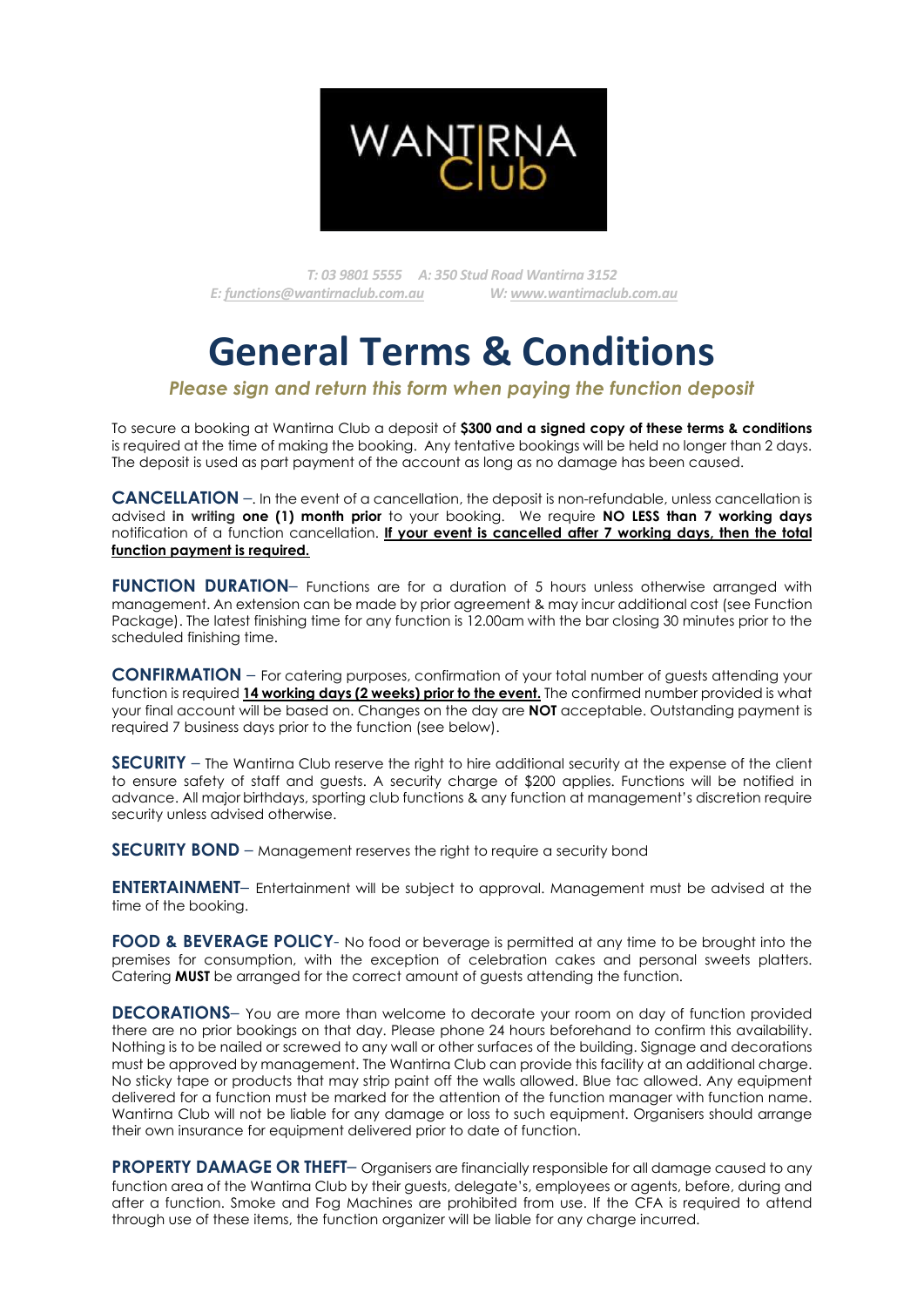PAYMENT OF ACCOUNTS– Outstanding payment is required 7 business days prior to the function and is based on your confirmed number of attendees (see above). Bar tabs along with any additional charges must be paid for at the conclusion of your event. Instalments will be accepted prior to the function. Cash/credit cards are accepted. If a bond has been paid, it will be refunded after the function has been held, after confirmation has been made that no damage has occurred. Wantirna Club reserves the right to charge any outstanding payments to the credit card provided at time of booking if full payment is not received by the conclusion of the function. Corporate functions may arrange to be invoiced after the event with the function manager.

RESPONSIBILITY– Wantirna Club does not accept responsibility for damage to or loss of any client's property. This applies to all areas of the Wantirna Club.

PRICING – All prices have been based on current cost and are subject to change. Price changes will be advised. All prices are GST inclusive.

UNFORESEEN CIRCUMSTANCES– In the event of inability to comply with any of the provisions of this contract by virtue of any cessation or interruptions of gas, electricity, industry dispute, plant or equipment failure, unavailability of food, other unforeseen contingency or accident, the venue reserves the right to cancel any bookings and refund any deposits at any time.

CLEANING – Room Hire includes general cleaning of function rooms. Additional cleaning charges may be incurred if a function has created cleaning requirements considered to be above normal general cleaning.

LIQUOR LICENSING REQUIREMENTS- Management reserves the right to exclude or remove any person from a function or any other areas of the venue in accordance with the liquor control act of Victoria. Under no circumstances are guests under 18 years of age permitted to consume alcohol.

SIGNING IN - A guest list must be provided 24 hours before the commencement of a function. If a guest list is not provided, everyone attending must sign in at reception prior to entering the function. All guests attending the function must hold current and valid identification. Children under 18 years of age are welcome, however must be accompanied by parents or legal guardians and must be supervised at all times.

GENERAL – NO DRINKS are to be consumed outside the venue. Smoking is not permitted in the venue, there are allocated smoking areas near reception & Gaming Room. We respect our neighbours & encourage all patrons to leave the venue in a manner that does not disturb the amenity of the area.

CAR PARKING – Guest car parking is available at the rear of the venue (signage will be provided). Parking is strictly at owner's risk.

**MINIMUM NUMBERS**– Dependant on the function room hired & menu chosen, minimum numbers may apply. Please speak to the Function Manager to determine what the minimum numbers are for your event. Please note that the minimum spend applies regardless of number of people, if your spend does not equate to \$1500, you will be charged at \$1500 regardless.

DRESS CODE– Please be aware that we do not allow wearing of headwear, obscene logos, dirty work clothes or singlets as per our dress code.

COVID RESTRICTIONS – We ask that all guests of the Wantirna Club keep up to date with and follow the direction of the chief health officer in line with Covid protocols.

FOOD OPTIONS – Each selection on the cocktail platters can only be chosen once per package.

#### Management reserves the right at any time to close the bar or terminate a function if any of the Club policies are not abided by.

#### I hereby acknowledge and agree with the terms and conditions.

Name: \_\_\_\_\_\_\_\_\_\_\_\_\_\_\_\_\_\_\_\_\_\_\_\_\_\_\_\_\_\_\_\_\_\_\_\_\_\_\_\_\_\_\_\_\_\_\_\_\_\_\_\_\_\_\_\_\_\_\_\_\_\_\_\_\_\_\_\_\_\_\_\_

Date: \_\_\_\_\_\_\_\_\_\_\_\_\_\_\_\_\_\_\_ Signature: \_\_\_\_\_\_\_\_\_\_\_\_\_\_\_\_\_\_\_\_\_\_\_\_\_\_\_\_\_\_\_\_\_\_\_\_\_\_\_\_\_\_\_\_